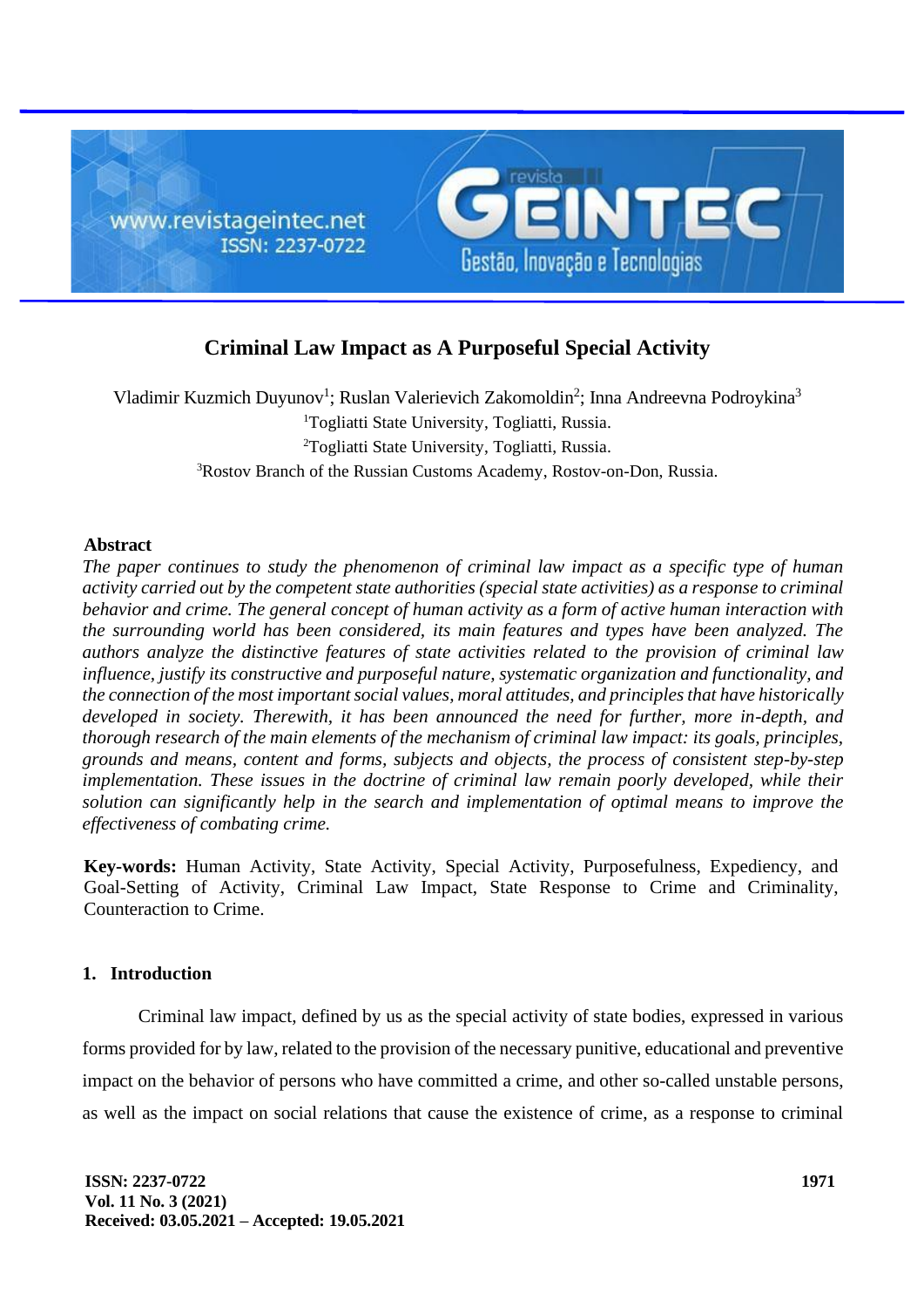behavior and crime in general, is a complex and dynamic process of normative support and practical implementation of this reaction [9, p. 288-292; 10; 11, p. 86-96; 12, p. 28-29; 13, p. 187-225; 28], and, like all human activity, can be nothing but expedient and purposeful. [According to Ludwig von Mises](https://booksonline.com.ua/index.php?author=%D0%9C%D0%B8%D0%B7%D0%B5%D1%81%20%D0%9B%D1%8E%D0%B4%D0%B2%D0%B8%D0%B3), "Human activity is purposeful behavior, the ultimate goal of which is always the satisfaction of the desires of the acting person" [23, p. 5-6].

Numerous definitions of the category "activity", given by scholars from the positions of different social and humanitarian sciences (philosophy, psychology, sociology, pedagogy, etc.), with some differences, quite understandable, due to the peculiarities of the subject of research or related to the emphasis on different aspects of this concept, are usually based on the understanding of activity as "a form of active purposeful interaction of a person with the surrounding world (including other people), responding to the need that caused this interaction as "need" for something" [1; 2; 3, pp. 189-192; 4; 5, p. 24-27; 8; 14; 17; 19; 20; 24; 25; 27; 29, p. 14-32; 30, p. 11; 35].

A detailed comparative analysis of the available definitions, which is necessary for a more in-depth study of this category in the aspect of the problem of criminal law impact as a specific type of human activity carried out by the competent authorities of the state (special state activity), allows formulating a generalized concept of it from the standpoint of jurisprudence with an emphasis on its most important features and properties, general and specific.

#### **2. Materials and Methods**

The research was based on the works of English, German, French, Russian and Ukrainian specialists in the field of philosophy, sociology, political science, pedagogy, psychology, etymology, economics, and law. The development of views on the category of "human activity" and its manifestations and varieties in various fields over several centuries was traced. Special attention was paid to modern criminal law and criminal law impact as a special activity.

General scientific and private scientific methods of cognition of social phenomena and processes (comparison, juxtaposition, analysis, synthesis, deduction, induction, etc.) were used.

# **3. Results and Discussion**

Activity in the most general form is proposed to be understood as a form caused by objective necessity (needs for something) (options: a specifically human way; a process; a set of purposeful actions; a system of actions and operations united by a common internal motivation and aimed at achieving certain goals) active, expedient and purposeful interaction (active influence, impact) of the subject (person, collective, social group, community, state through its organs) with the environment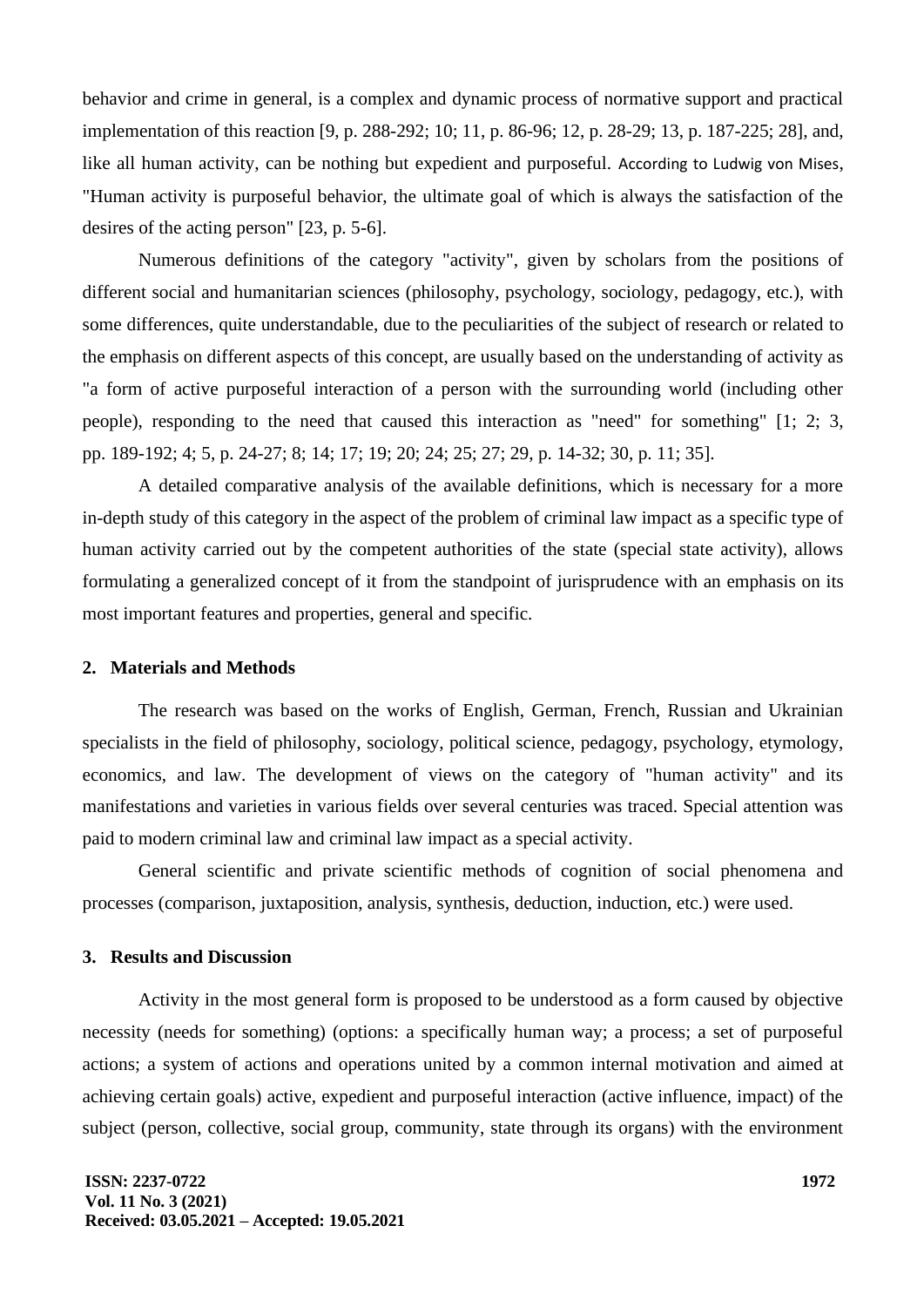(the objective world; the surrounding natural and social reality) as an object of activity aimed at cognition and transformation of the object to meet this need. The subject of legal activity is society as a whole, its stable associations, and institutions: nations, classes, religious denominations, the state, the family, collectives, and the individual. The direct subject of legal activity in modern conditions is the legal organization of the state. The object of any activity is understood to be what (whom) it is aimed at. If the subject of legal activity is the legal organization of the state, its object is the legal relations that form the legal reality [7]. "Human activity is one of the means of bringing about change. It is an element of cosmic activity and becoming. Therefore, it is a legitimate object of scientific research. Since it is impossible (at least in modern conditions) to reduce it to its causes, it must be considered as a finite given and studied as such. The changes caused by human activity are insignificant in comparison with the action of the great cosmic forces. Man is an infinitesimal grain of sand from the point of view of eternity and the infinite universe. The activity is quite real for the person himself/ herself. Activity is the essence of its nature and existence, a means of preserving life and raising it above the level of development of animals and plants. Despite the impermanence and transience of life, human efforts are of paramount importance for man and his/her science" [23, p. 8].

Based on a comparative analysis of the existing definitions of the "activity" category, it is possible to identify the following features and properties as the most significant ones.

- 1. Activity is generated by objective human needs (the need for something), the need to meet which serves as a "trigger mechanism" that activates the "active force of a person" (or another subject). The need determines the activity of the individual, its value orientations, goal-setting, will, emotions, and, in turn, perceives the opposite influence from the activity, its motivational factors. It determines the nature of mental and social conditions of activity, acts as the main factor in the regulation of personal behavior [5; 15; 18, p. 16; 19; 20; 31; 32; 33; 34], and other business entities. Among other things, the need serves as the basis for the corresponding state activities aimed at its satisfaction.
- 2. Human activity is a complex, systemically organized, functioning organism that is born out of an objective need, which assumes a meaningful implementation of a set of actions united by a common goal, and has its own, often complex structure, the main elements of which, in our opinion, are: the grounds (needs), subjects, objects, goals, content (methods, means, conditions for performing activities) and results (or consequences, if the result is, as it often happens, "not the" result that was set). There are other opinions, in particular, some authors include also the "transformation process" in the structure of the activity, the motives of the activity, the nature and direction of the specific actions that make up it, etc. [5; 15; 16; 17; 20; 23; 31; 32; 33; 34]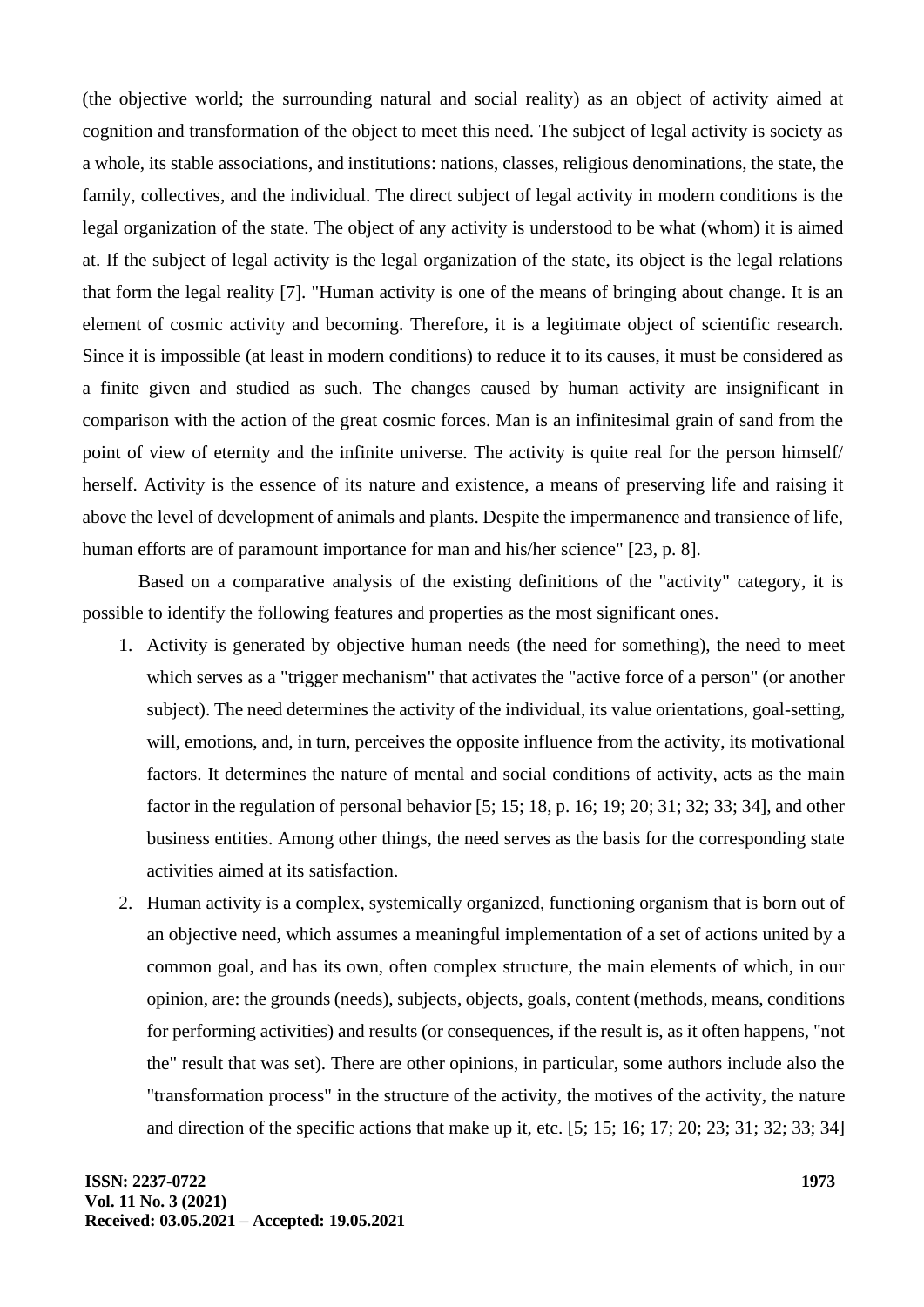- 3. The activity is aimed at cognizing the object the external world (the surrounding natural and social reality, including human behavior), and transforming it following the needs that led to the need for the corresponding activity, setting and implementing its goals [21; 22].
- 4. The content of the activity is a set of methods, means, conditions, and meaningful actions determined by its goals, united by a common focus on meeting the corresponding needs that caused it.
- 5. The complexity of the tasks associated with the satisfaction of permanently emerging human needs, and the complex nature of the activities generated by them, determine the stage-by-stage nature of its implementation. The authors often distinguish the following stages (also called processes) of the implementation of activities: decision-making; involvement in activities; [goal-setting;](https://dic.academic.ru/dic.nsf/ruwiki/699106) designing actions; implementing actions; analyzing the results of actions and comparing them with the goals set. The specific number of stages (processes) and their content are determined by the goals of the activity, and its models in each case are built based on utility, necessity, and sufficiency.
- **6.** The diversity of the needs underlying human activity, accordingly determines the diversity, differentiation, and classification of its types and forms of implementation. A variety of activities can be distinguished depending on the specifics of the needs, the goals and objectives caused by them, the content, nature, and methods of performing actions aimed at their satisfaction, the characteristics of the types of subjects and objects of activity, and in some cases on some other circumstances, the analysis of which is beyond the scope of this study, even a simple enumeration of which is of considerable complexity and here it seems impractical. In random order, it is possible to name such activities as scientific, practical, industrial, creative, ideological, informational, organizational, managerial, economic, political, social, cultural and educational, creative, transformative, etc.

The characteristic of human activity is of particular importance, specifically, for this study, differentiated depending on the underlying needs, its goals and orientation, to the formative, corresponding to the interests and development goals of the human community (constructive) and devastating, preventing these interests and goals (destructive).

It is necessary to distinguish between socially useful, legitimate, and constructive law-making, law enforcement, cultural and educational, etc. activities of state bodies and civil society institutions, and destructive illegal activities, the extreme manifestations of which are various types of criminal activities (corruption, terrorism, extremism, etc.). The first is generated by the second and is constantly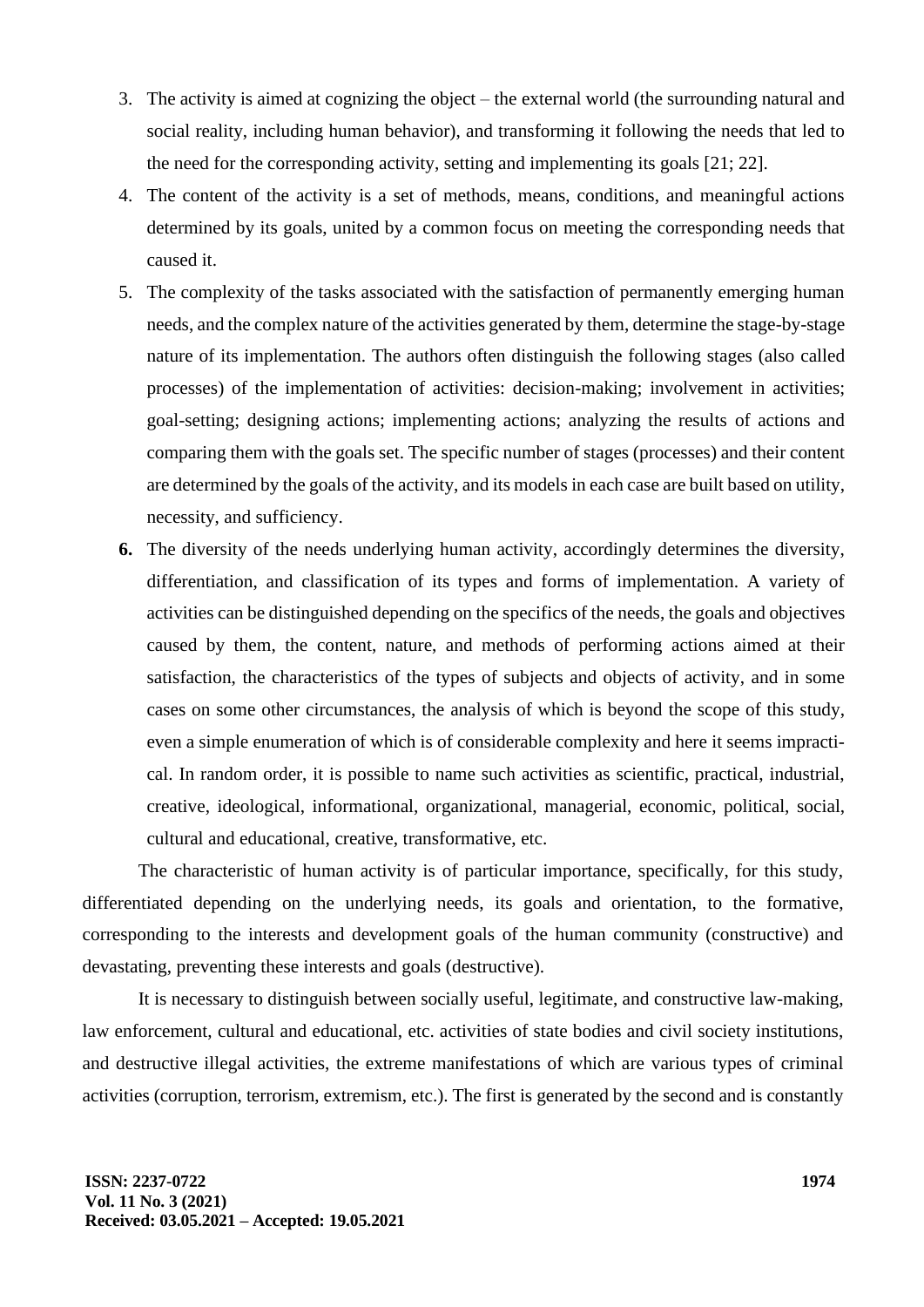"fed" by it, while the second opposes the first and aims at its potential destruction or, at least, reduction and effective control over its state, structure, dynamics, and other manifestations.

Activities aimed at countering crime and other offenses, including those related to ensuring criminal law impact on criminal behavior and crime, are (or should be), of course, constructive and socially useful, so it can also, in turn, be differentiated, in particular, related to the prevention of crimes and other offenses, their suppression or reaction to their commission; related to the features of the functions and competencies of state bodies engaged in these activities, etc. [10; 13] Specific types of relevant activities differ from each other by the underlying needs, the content of the motives, goals, and objectives, as well as the means and methods of their implementation.

The above information about human activity in general largely relates to the characteristic of constructive special activities of the state related to the criminal law impact on criminal behavior and crime, which is the subject of this study. Therewith, the latter has its distinctive features concerning each of the above-mentioned aspects that characterize human activity as a whole.

The first of these features is due to the specific needs underlying these activities: the need to counter criminal manifestations by ensuring control over crime, its state, structure, dynamics, geography, with the goal, first of all, to reduce the most dangerous forms of criminal behavior. It is this objectively existing and increasingly acute social need that causes the need to respond to it, including in the form of criminal law impact as a special type of state activity. This need is the basis for such activities, determines its social purpose, setting goals, selecting the necessary funds, and the process itself (conditions, order, and sequence of actions) of implementing goals related to meeting the need.

Another important feature of the considered type of activity is that it finds its expression in the norms of legislation (criminal, criminal procedural and criminal-executive, and other), regulating responsibility for illegal activities, which ensures the satisfaction of the need to control crime [10; 13].

The term "activity" in the Criminal Code of the Russian Federation is mentioned repeatedly and in different capacities – either as Deprivation of the Right to Hold Specified Offices or to Engage in Specified Activities (Article 47 of the Criminal Code), or to characterize the personality of the victim: "committing a crime against a person or his/her relatives in connection with the performance of official activities by this person..." (Part 1 of Article 63, para. "b" of Part 2 of Article 105, para. "a" of Part 2 of Article 111, and other articles of the Criminal Code); or as a sign of the objective side of the various crimes: Crimes in the Sphere of Economic Activity (Chapter 22 of the Criminal Code); Obstruction of Lawful Business Activity (Article 169 of the Criminal Code); Illegal Banking Activity (Article 172 of the Criminal Code); Terrorism (Articles 205.1, 205.2, 205.3, 205.5 of the Criminal Code); Engaging in Illegal Private Medical Practice or Private Pharmaceutical Activity (Article 235 of the Criminal Code);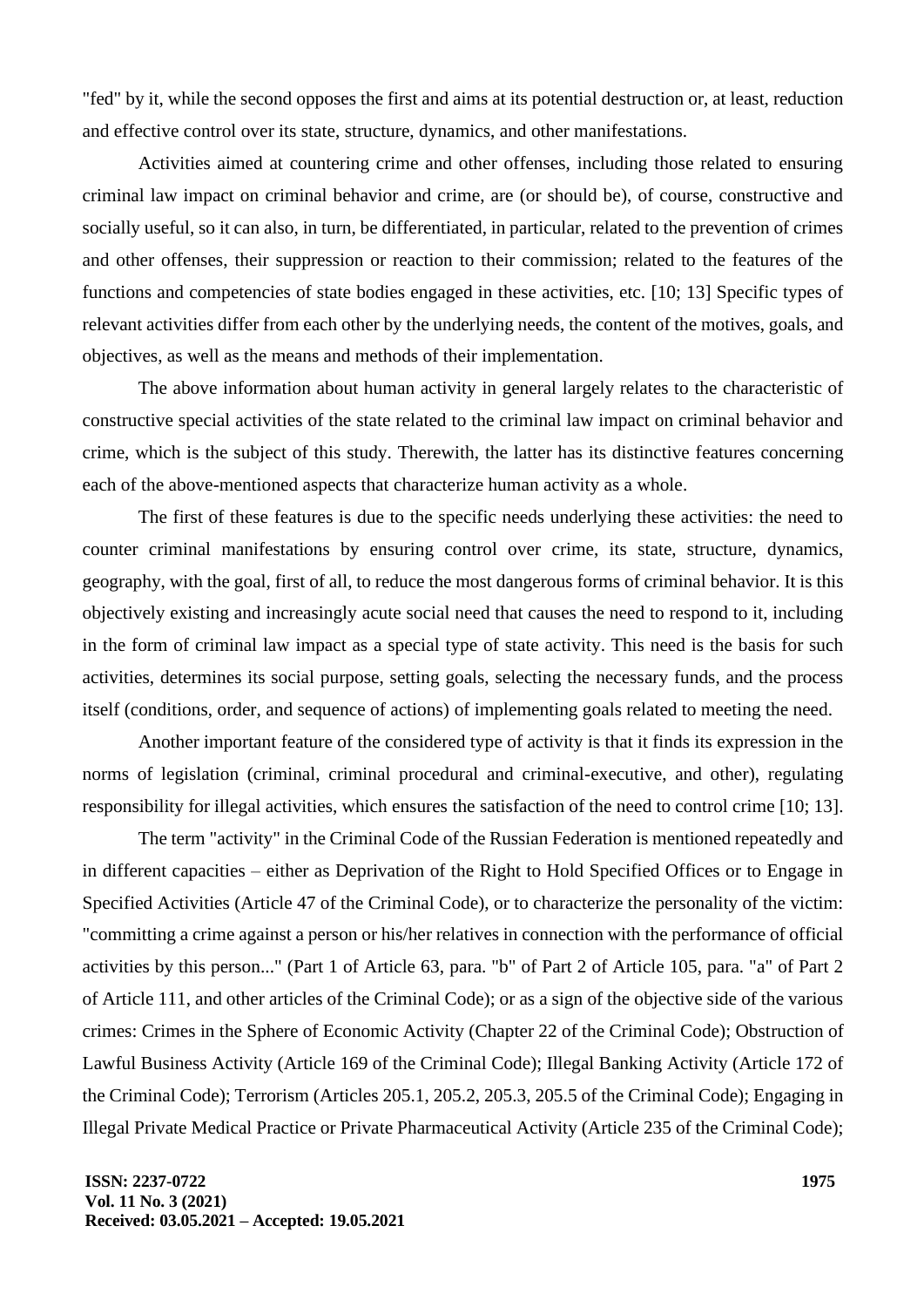Extremist Crimes (Articles 282.2, 282.3 of the Criminal Code); Illegal Participation in Business Activity (Article 289 of the Criminal Code); Falsification of Evidence (Article 303 of the Criminal Code); etc. In several cases, the term "activity" is not named in the article of the Criminal Code, but it is clearly "visible", it is assumed, for example, in Art. 127.1, 127.2, 170, 171, 171.1, 171.2, 171.3, 205.4, 235.1, 238, 358, 359, and other articles of the Criminal Code.

Another distinctive feature of criminal law impact as a special activity of the state, which follows from its very essence as the state's reaction to criminal behavior and crime, is not so much interaction with the object, which is more typical for human activity in general and many of its types, as a response purposeful punitive influence on the object (on the behavior of the person who committed the crime, and the behavior of other unstable persons capable of committing a crime). If for the first – impacts, elements of dispositivity are more characteristic, taking into account the interests of different parties, different participants in the activity, and the reciprocal influence of the object on the subject, then the second – impact is carried out by the state authorities mainly imperatively and even by civil society institutions in many respects forcibly. Although interaction and the presence of "feedback" are also very desirable for optimal achievement of the overall positive effect for the criminal law impact.

A feature of criminal law impact is also that this activity is more accurately characterized not by basically static terms form or method, but by dynamic terms mechanism or process, implying the consistent implementation over a certain period of a set of expedient actions, combined general intrinsic motivation, general goals and focus – "the process of the subject's impact on the object to achieve a goal-setting result". In this process, the subject (the state, civil society institutions) purposefully influences the surrounding natural and social reality (the behavior of criminals and other unstable persons) as an object, to satisfy the social need to control crime (neutralizing its causes, reducing its level) [6; 31].

Finally, one of the most important features of state activity related to the implementation of criminal law impact on criminal behavior and crime is its connection with the system of the most important social (moral, ethical, legal, etc.) values, ideals, moral attitudes, worldview principles that have historically developed in society"  $[22]$  – humanism, mercy, justice, etc., which serve as the fundamental principles, guiding ideas, designed to ensure not only expedient but at the same time reasonable, rational and "human" implementation of the goals of the activity.

The activity of people acts as a real driving force and condition for the development of the human community, it is social in its origin, content, purpose, and goals. In this connection, the comprehensive analysis of all components of the mechanism of criminal law impact, undertaken by us: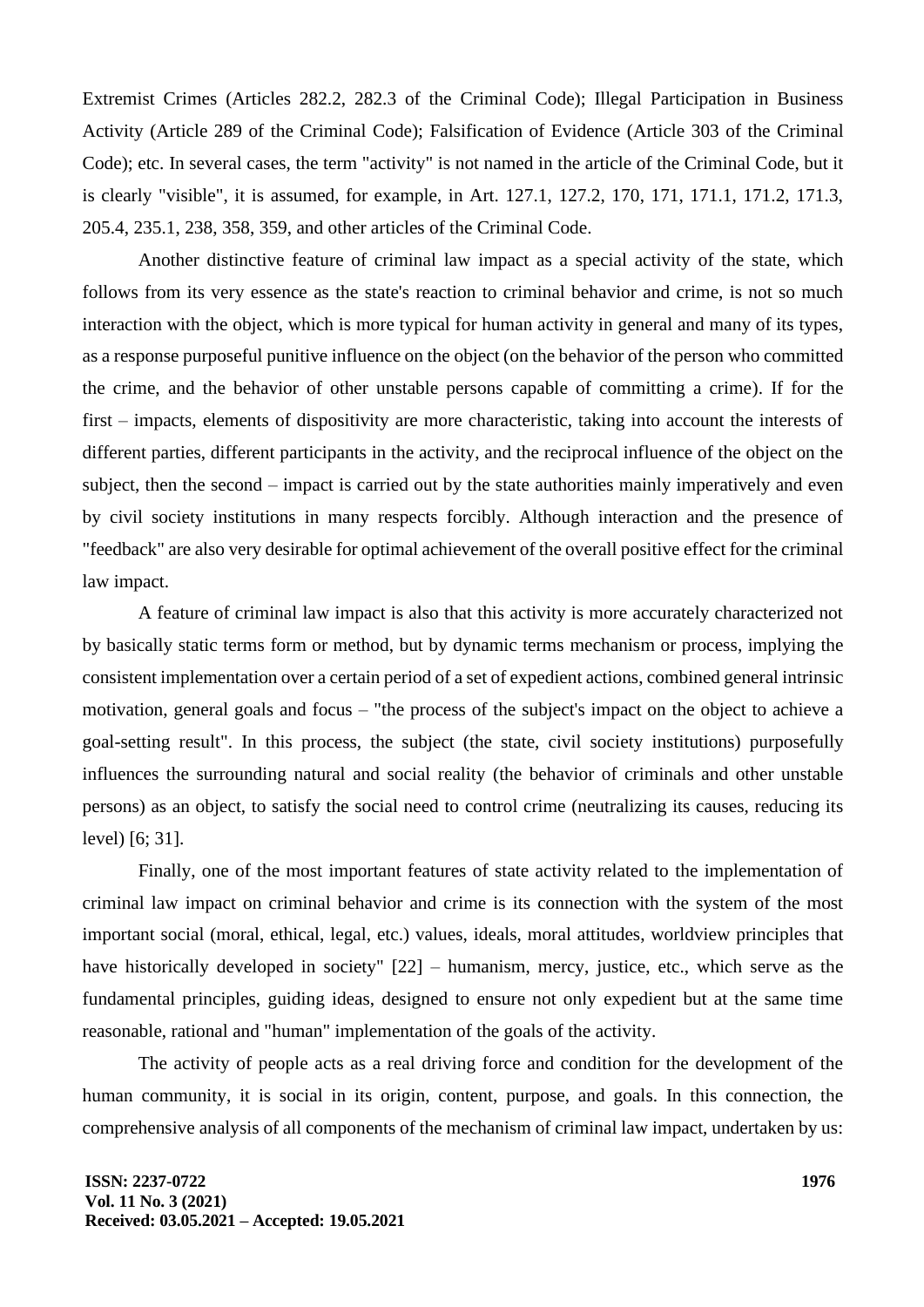its essence, goals, and principles, as well as the grounds, content, and forms of implementation, stages, subjects, and objects, is important and even necessary for understanding its features, properties, and capabilities in the field of combating crimes and other offenses.

#### **4. Conclusion**

Based on the characteristics of the general features of human activity and the distinctive properties of criminal law impact as its specific type, we believe it is possible to supplement the above-mentioned "working" definition with an indication of its most important specific features and properties in this particular capacity.

Criminal law impact is a specific type of human activity, in various forms of special state activities, carried out by the competent state authorities to counteract crime and ensure national security from threats of a criminal nature. This complex dynamic process of practical implementation of the state's response to criminal behavior has its limits and its complex structure and is characterized by its consistent, step-by-step implementation in response to the commission of individual crimes and the phenomenon of crime as a whole [13, p.187-225].

The most important characteristic feature of such activity is that it is a systemically organized and purposeful process as a complex functioning mechanism of constructive human activity, born from an objective social need to counter criminal manifestations, consisting in the planned systematic impact of the subject (state bodies, civil society institutions) on the object (behavior associated with the commission of crimes or capable of producing them) through the implementation of a system of necessary and sufficient ways and means and during the implementation of a set of expedient planned actions, united by a common goal to meet this need.

It should be emphasized that the conclusions we have formulated and the definition of the category of "criminal law impact" are preliminary since the features of this type of activity and its structural components are still very poorly studied and represent the subject of our further research. A deeper analysis and a more detailed justification of this legal phenomenon and the concept of it, its various parameters, properties, and capabilities in the course of our further research within the framework of the scientific project we are implementing will allow developing and formulating a more accurate and complete scientifically based understanding of this phenomenon and its potential opportunities in the field of combating crime.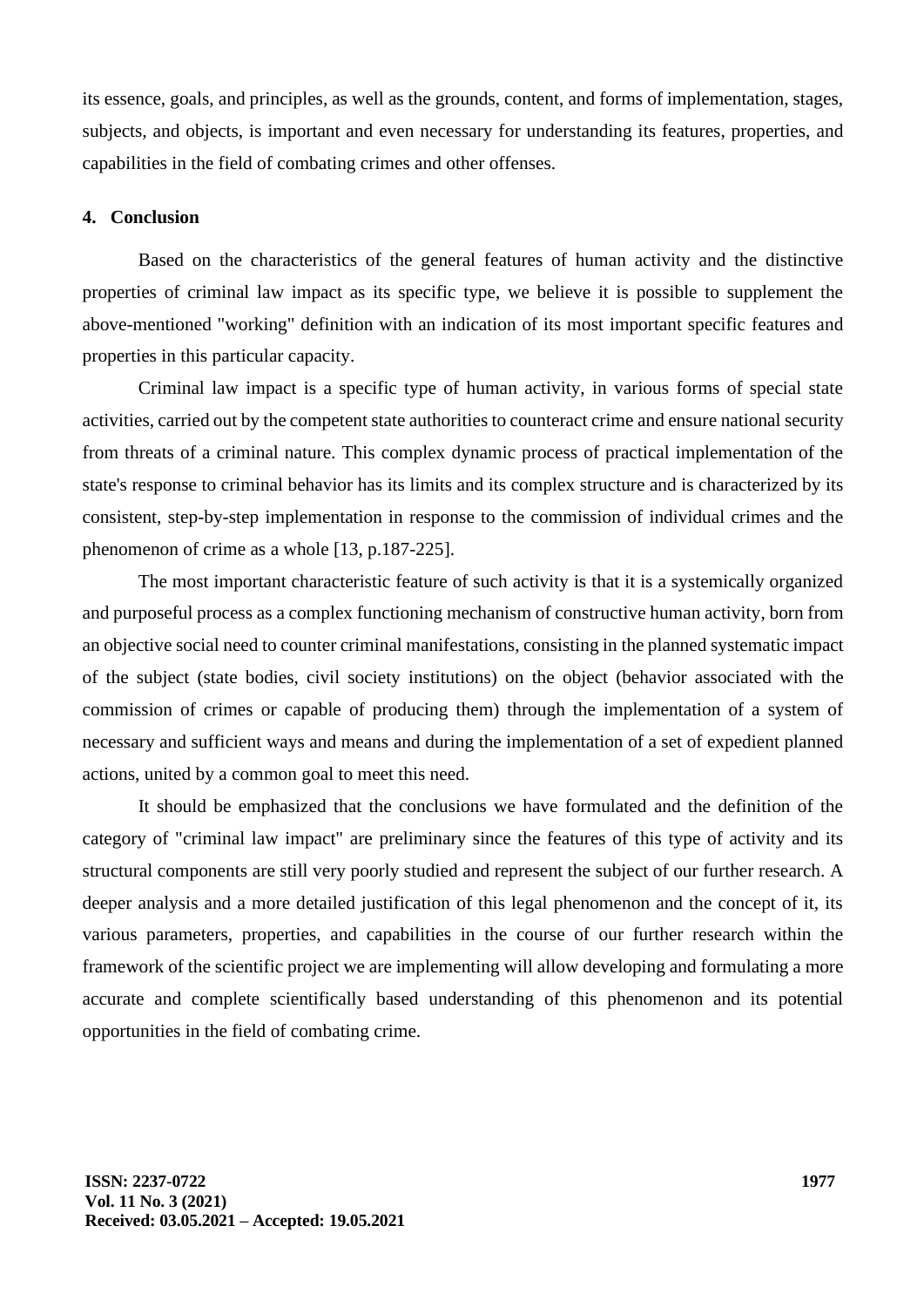# **Acknowledgments**

The article was supported by the Russian Foundation for Basic Research (RFBR) in the framework of project No. 20-011-00141 A "Criminal law impact as a state response to crimes and criminality and its role in ensuring Russia's national security".

# **References**

Engestrom, Y. Learning by expanding. An activity-theoretical approach to developmental research, Helsinki, 1987.

Holzkamp, K. Grundlagen der psychologischen Motivations for schung. Fr./M.-N.Y., 1983.

Agafonova, T.P. Legal rationality and legal goal-setting in the context of an activity-based approach to society. // Actual problems of the humanities and natural sciences. 2012. No. 2. p. 189-192.

Bavsun, M.V. Criminal law impact: ideology, goals, and means of implementation: Dissertation of Doctor of Law. Omsk, 2013. p. 396.

Barabanova, S.V., Shagieva, R.V. Theoretical and methodological foundations of the relationship between legal activity and legal practice // Vestnik Kazanskogo tekhnologicheskogo universiteta. 2013. V. 16. No. 16. p. 24-27.

Big psychological dictionary / comp. and ed. by B. Meshcheryakov, V. Zinchenko. SPb.: Prime-EVROZNAK, 2004. p. 672.

Demin, V.M. The nature of the activity. M.: Publishing house of Moscow State University, 1984. p. 168.

Activity: theories, methodology, problems: collection / comp. I.T. Kasavin. Moscow: Politizdat, 1990. p. 365.

Duyunov, V.K. On scientific approaches to the definition of the concept of criminal law impact. // Criminal law: development strategy in the 21st century: materials of 18th International scientific-practical conference., January 21-22, 2021, Moscow, Kutafin Moscow State Law University. Moscow: RG-Press, 2021. p. 288-292.

Duyunov, V.K. Legal impact as a reaction of the state to an offense: general theoretical and sectoral aspects: monograph. Moscow: Yurlitinform, 2019. p. 328.

Duyunov, V.K. Criminal law impact as a category of criminal law and as a reaction to crime and crime. // Pravo. Zakonodatelstvo. Lichnost. 2015. No. 1(20). p. 86-96.

Duyunov, V.K. Criminal law impact: theory and practice: monograph. M.: Scientific book, 2003. p. 520.

Duyunov, V.K., Zakomoldin, R.V. Criminal law impact in the mechanism of ensuring national security: monograph. Moscow: RIOR, 2020. p. 244.

Egorova, N.A. Criminal law guarantees in the mechanism of criminal law impact. // Pravovedenie. 2016. No. 3. p. 172-195.

Zimmel, G. Izbrannoe. Favorites. In 2 vols. Volume 2. Contemplation of life. M .: Jurist, 1996. 607 s.